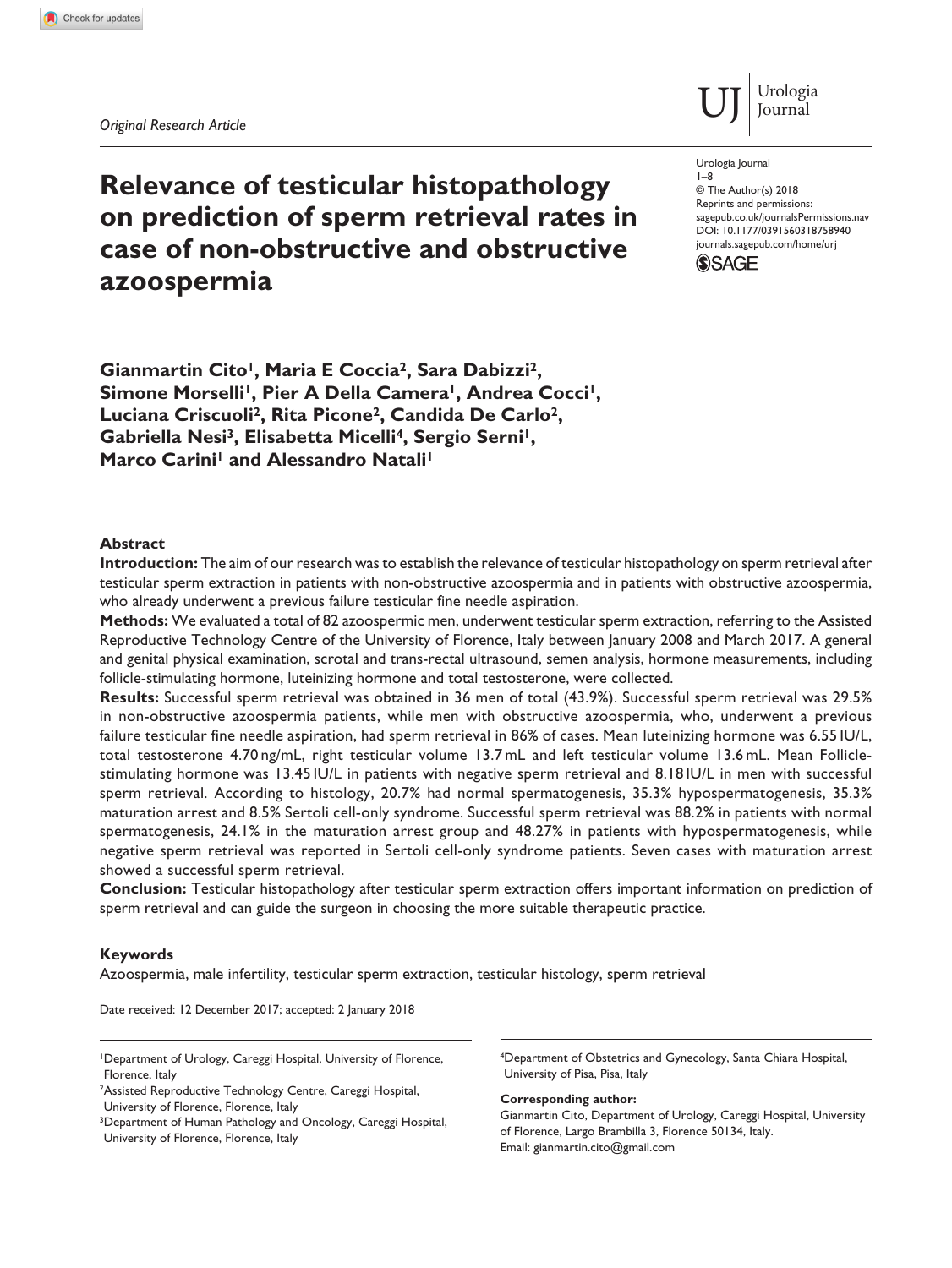## **Introduction**

Azoospermia is defined by the complete absence of spermatozoa in the ejaculate (World Health Organisation, 2009) after assessment of centrifuged semen on at least two analyses. It can be diagnosed in about 1% of men and in  $10\%$ –15% of the infertile male population.<sup>1</sup> Known genetic factors are responsible for approximately one-third of cases of azoospermia. Nonetheless, at least 40% of cases are currently categorised as idiopathic and may be linked to unknown genetic abnormalities.<sup>2</sup> Using assisted reproducing techniques, in particular intracytoplasmic sperm injection (ICSI), in combination with fresh or thawed samples from testicular sperm extraction (TESE), azoospermic patients have the opportunity to use the sperm retrieved from their own testis and so be able to father their own biological child.

Azoospermia is classified as obstructive azoospermia (OA) and non-obstructive azoospermia (NOA), each having different aetiologies and treatments. OA occurs as result of a blockage in the epididymis, vas deferens or ejaculatory ducts in which spermatogenesis is normal,<sup>3</sup> while NOA is an intrinsic, often idiopathic, testicular deficiency of sperm production and it represents 60% of all cases of azoospermia.4

Usually, the management of patients with OA relies on testicular fine needle aspiration (TEFNA), while patients with NOA undergo a surgical TESE followed by ICSI.<sup>5,6</sup> Alternatively, the retrieved sperm can be cryopreserved for use in future sperm injection attempts.<sup>7,8</sup>

Spermatozoa that were recovered from the testis of azoospermic patients were found to be as effective as ejaculated spermatozoa in ICSI cycles.<sup>9-11</sup> ICSI involves treatment for both partners, that is, the man undergoes surgery for testicular sperm recovery and the woman undergoes ovarian stimulation and possibly oocyte retrieval. An unsuccessful sperm recovery procedure, therefore, has important emotional and financial implications. While sperm retrieval rates (SRRs) for men with OA are excellent (96%–100%), the reported overall SRR for patients with NOA ranges from 30% to 60%.6 Therefore, it is important to evaluate all clinical parameters that may predict the possibility of sperm retrieval (SR), because they would be indispensable for assisting surgeons and clinicians in the correct counselling of the azoospermic patient.12 In fact, physical examination, detailed medical history, hormonal analysis and genetic studies will help to determine the type of azoospermia.13

Actually, testis histology has been found to be the most reliable predictive factor of successful sperm retrieval (SSR) in NOA patients since the late 1990s.14 It has been proposed that the previously obtained testicular histology could help in predicting SSR in further surgical attempts, in all cases with previous testicular surgery and unsuccessful SR.15,16 The aim of our study is to assess the importance of testicular histopathology on SRRs after a conventional bilateral

multiple TESE in azoospermic patients with NOA and in men with OA form, in which a previous TEFNA failed.

## **Material and methods**

We retrospectively analysed 82 azoospermic patients, referring to the Assisted Reproductive Technology (ART) Centre of the University of Florence (Italy) between January 2008 and March 2017. The couples were sent to us after a complete medical work up including a woman gynaecological evaluation, a clinical andrology consultation and a genetic visit. General and genital physical examination, semen analysis, serum hormone measurements and genetic studies were performed. The presence of azoospermia was confirmed using at least two semen analyses with proper timing for all patients with centrifugation. The karyotype with the examination of microdeletions for chromosome Y and the research for mutation of cystic fibrosis transmembrane conductance regulator (CFTR) genes were done. Serum follicle-stimulating hormone (FSH) concentrations were measured for each patient, with a value in the range of 1.5–8.0IU/L being taken as normal. Also serum luteinizing hormone (LH) and total testosterone (TT) were evaluated, considering in order the normal range of 1.8–12IU/L and 2.7–18ng/mL. A clinical history was recorded, including age, weight and height with body max index (BMI) count, prevalence of smoking and drinking, history of cryptorchidism, mumps orchitis, varicocele, previous chemotherapy or radiotherapy, surgical procedures, hormonal therapy or exposure to gonadotoxins. All patients underwent scrotal and transrectal ultrasounds to evaluate testicular volume (TV) and to exclude the presence of epididymis head or tail dilatation, unilateral or bilateral absence of vas deferens, ejaculatory duct anomalies, prostate median cysts or seminal vesicles enlargement. We have considered OA forms, for those patients who come to our attention with an ultrasound presentation of hypoplasia or agenesis in the seminal tracts, showed by an ultrasounds findings of congenital bilateral absence of the vas deferens (CBAVD). These patients although in presence of FSH values and TV approximately in the normal range, reported an unsuccessful SR through TEFNA, according to an idiopathic secretive component. Among these patients, seven reported a CFTR mutation and one a history of anejaculation due to a medullary lesion. They had a mean FSH value of 4.52 IU/L (range  $1.01-8.8$  IU/L), TV right of  $16.8$  mL (range  $9-23$  mL) and TV left of 16.42mL (range 9–24mL).

TV between 3 and 11mL and higher FSH levels (>8.0 IU/L) were suggestive of NOA. Most of NOA patients had a history of cryptorchidism, almost all had varicocele, in some cases corrected with surgery. For each patient, we evaluate the presence of positive SR at the time of TESE and the histologic response of testicular biopsy obtained a few days later from the histopathology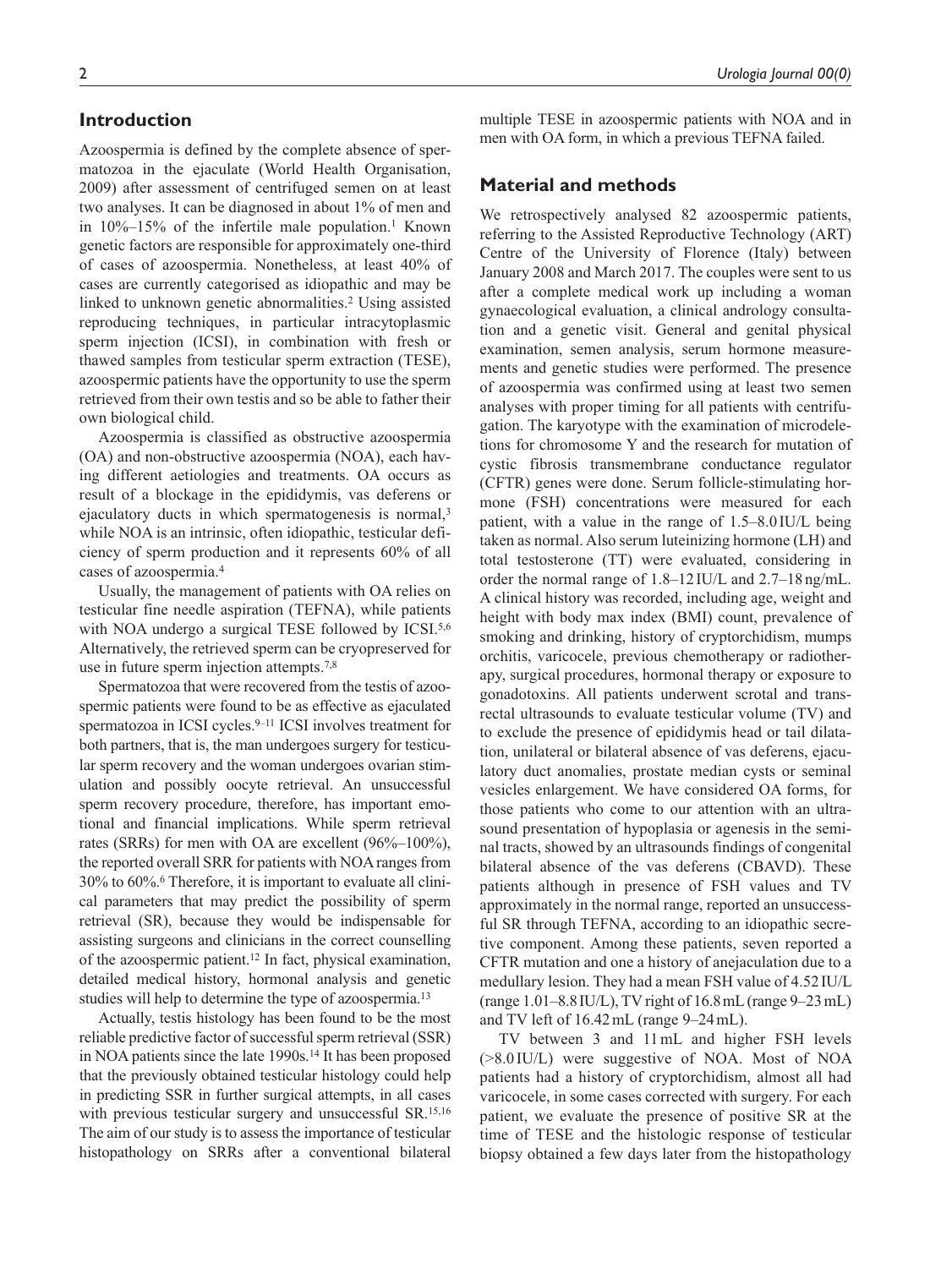

**Figure 1.** Normal spermatogenesis (NS).



**Figure 2.** Hypospermatogenesis (HYPO).

laboratory. Each patient signed a written fully informed consent statement before inclusion in the study. All procedures performed were in accordance with the ethical standards of the institutional and/or national research committee and with the 1975 Helsinki Declaration. Institutional review board (IRB) approval was not obtained because the study concerned a retrospective analysis that did not require any exam in addition to the normal clinical practice, without any impact on patients during the study.

## **TESE procedure**

All patients underwent a multiple bilateral TESE procedure, under an analgo-sedation. A 1.5-cm median raphe scrotal incision was made in the scrotum, tunica vaginalis was opened and both the testicles were delivered through the incision. Three different transversal incisions were made in tunica albuginea, at equatorially, medium and the cranial part of each testis. Seminiferous tubules will spontaneously extrude with testicular pressure and two large samples of roughly  $8 \times 5 \times 3$  mm were sharply excised from each side. A representative sample of each picked specimen was fixed in 4% formaldehyde solution and sent for analysis to the histopathology laboratory. The fragments were washed in human flushing solution with heparin to



**Figure 3.** Maturation arrest (MA).

remove the blood and were immediately transferred to the embryologist for the microscopic examination. The incisions of tunica albuginea were repaired using a suture with Vicryl 5-0 polypropylene. Haemostasis was then performed by gently pressing the testicular tissue using gauze wet with Ringer's solution and a very careful bipolar micro-coagulation. Tunica vaginalis was sutured with a running Vicryl 4-0 absorbable monofilament after instillation into the vaginalis cavity of 80mg gentamicin/100mL to prevent pain and tunica vaginalis adhesions. Each testicular tissue fragment was placed in sterile Petri dishes with few millilitre of washing buffered medium and stretched by sterile slides under a stereomicroscopy. Afterwards, the samples were observed under inverted microscopy at  $200 \times$  to evaluate the presence and number of spermatozoa. When the embryological observation showed more than 2–3 sperms/field (corresponding to an estimated concentration of  $0.01 \times 10^6$  spermatozoa/mL), the SR was considered to be successful for use. The next step was ICSI if the woman underwent an ovum pick-up procedure simultaneously, otherwise cryopreservation for future use in ICSI. Patients were closely observed and were discharged from the hospital after few hours.

## **Histological assessment**

The histological evaluation of all testis samples was performed by the same pathologist, expert in the uro-andrology field. The tissue and cells sections were stained with haematoxylin and eosin (H&E) colouration and magnified at 20×. Based on the principal histopathological pattern, testicular histology was classified as follows: normal spermatogenesis (NS) as shown in Figure 1; hypospermatogenesis (HYPO), in which there was a reduction in the number of normal spermatogenetic cells, as pictured in Figure 2; maturation arrest (MA), characterised with the absence of the later stages of spermatogenesis (Figure 3); Sertoli cell-only syndrome (SCOS), when there were exclusively Sertoli cells (Figure 4). The evaluation included also the research of germinal cell neoplasia in situ (GCNIS) of the testis.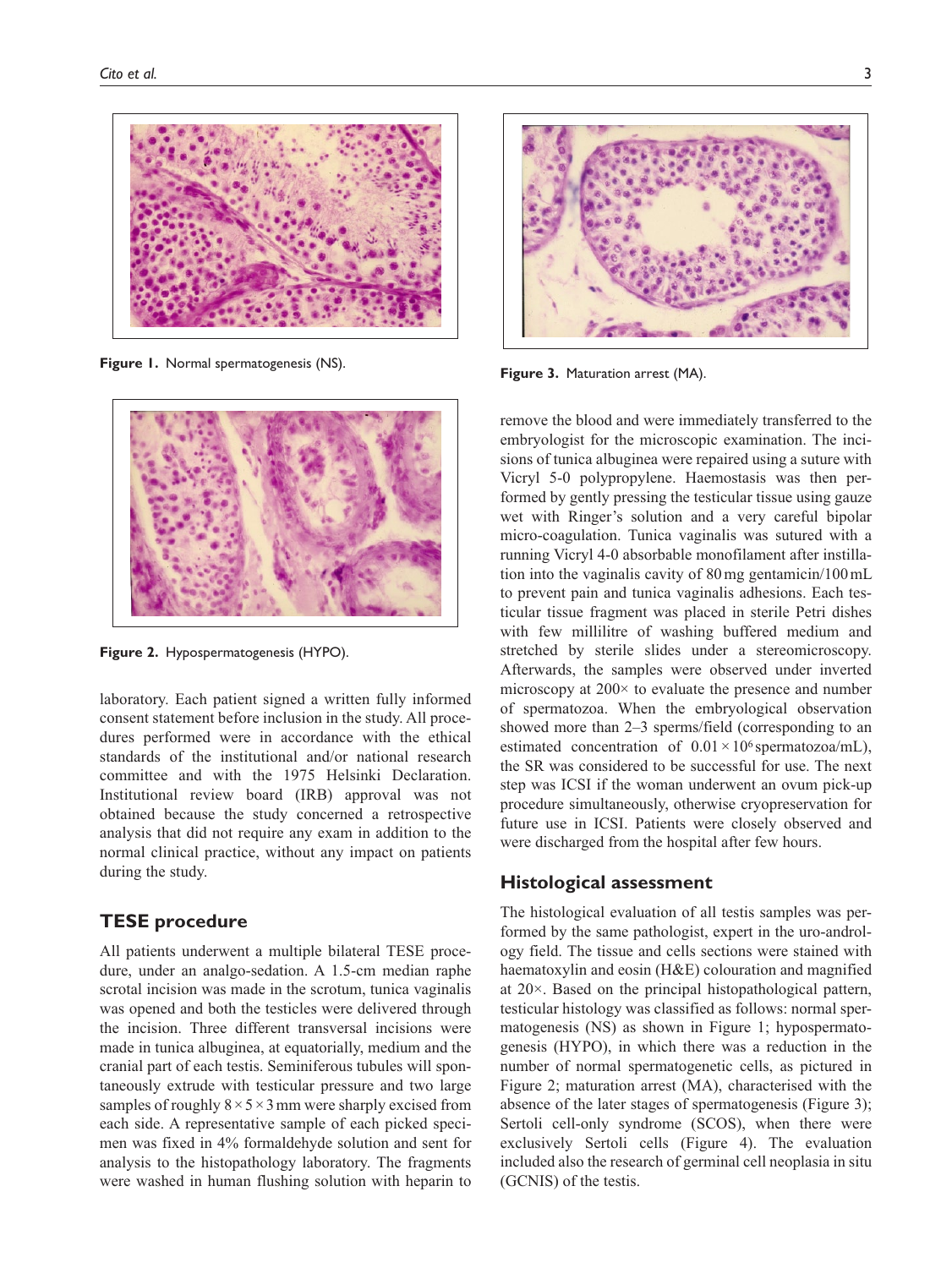# **Statistical analysis**

Person's chi-squared and Student's t-test for independent samples was used. Statistical significance in this study was set as  $p < 0.05$ . Binary and multinomial logistic regression models were evaluated for histopathology and SR as the response variables, respectively, as shown in Table 3 and



**Figure 4.** Sertoli cell-only syndrome (SCOS).

**Table 1.** Baseline characteristics of men with NOA and OA who underwent TESE (total n = 82).

| Parameter     | Mean                | Standard deviation |
|---------------|---------------------|--------------------|
| Age (years)   | 37.7 (27.0–52.0)    | ±5.7               |
| FSH (IU/L)    | $11.14(1.01-47.80)$ | ±8.86              |
| LH (IU/L)     | $6.55$ (1.2-36.0)   | ±5.37              |
| $TT$ (ng/mL)  | $4.7$ (1.44–9.5)    | ±1.67              |
| TV right (mL) | $13.7(3.4 - 25.0)$  | ±5.0               |
| TV left (mL)  | $13.6$ (1.0-30.0)   | ±5.3               |
| Weight (kg)   | 80.8 (47.0-136.0)   | ±13.6              |
| Height (cm)   | 177 (150-193)       | $+7$               |
| <b>BMI</b>    | 22.8 (15.7-38.4)    | ±3.5               |

NOA: non-obstructive azoospermia; OA: obstructive azoospermia; TESE: testicular sperm extraction; FSH: follicle-stimulating hormone; LH: luteinizing hormone; TT: total testosterone; TV: testicular volume; BMI: body mass index.

Table 4. Analyses were performed with IBM SPSS version 20.0 (SPSS Inc., Chicago, IL, USA).

## **Results**

We collected data of 82 azoospermic patients, of which 61 patients (74.4 %) had a clinical presentation of NOA, while 21 (25.6%) presented OA. All the men with OA performed a previous TEFNA with a negative sperm recovery. The patients had a mean age of 37.7 years (range 27– 52years). The mean weight was 80.8 kg and the mean height was 177 cm, with a mean BMI calculated of 22.8 (range 15.7–38.4). Prevalence of smoking and drinking was only in 16 patients (19.5%), while the majority (80.4%) did not ever smoke and/or drink in their life. Eighteen patients had a history of cryptorchidism, 33 men had varicocele, of which eight underwent varicocelectomy. Other possible type of previous surgery was inguinal hernia repair and hydrocele. Two patients had chromosome abnormalities in karyotype, in particular a Robertsonian translocation (13–14 and 20–21). Ten patients had a CFTR gene abnormality, such as the more common poly T tract 7T/7T anomalies. Four patients had Y-chromosome azoospermia factor (AZF) region's microdeletions. All OA patients (21/82) had an ultrasound presentation of CBAVD.

Positive SR was obtained in 36/82 men (43.9%). In patients with a clinical presentation of OA form (21/82), who underwent a previous failure TEFNA, the SR percentage with TESE was 86%, while in patients with NOA (61/82) was 29.5%. In 82 men (Table 1), mean FSH serum level was  $11.14 \pm 8.86 \text{ I}$ U/L (range 1.01–47.8 IU/L), mean LH serum level was  $6.55 \pm 5.37$  IU/L (range 1.2–36.0 IU/L), TT levels were in mean  $4.70 \pm 1.67$  ng/mL (range 1.44–9.5 ng/mL) and the mean right testicular volume was  $13.7 \pm 5.0$  mL (range 3.4–25mL), while the mean left testicular volume 13.6±5.3mL (range 1.0–30.0mL). FSH mean level was  $13.45\pm8.45$  IU/L in patients with unsuccessful sperm recovery (46/82), whereas patients with SSR (36/82) had a mean FSH concentrations of  $8.18 \pm 7.11$  IU/L (Table 2). As shown

**Table 2.** Comparison of clinical parameters, hormonal plasma concentrations parameters and testicular volume with sperm retrieval in azoospermic patients after TESE.

| Parameter              | Positive sperm retrieval | Negative sperm retrieval | b value |
|------------------------|--------------------------|--------------------------|---------|
| Patients, n (%)        | 36 (43.9%)               | 46 (56.0%)               |         |
| Age mean, years (SD)   | $37.8 \ (\pm 5.7)$       | $37.5 \ (\pm 5.7)$       | 0.79    |
| BMI mean (SD)          | $22.3 \ (\pm 3.1)$       | $23.2 (\pm 3.8)$         | 0.28    |
| FSH mean, IU/L (SD)    | $8.18 (\pm 9.45)$        | $13.4 \ (\pm 7.11)$      | < 0.005 |
| LH mean, IU/L (SD)     | 5.65 $(\pm 5.2)$         | $7.25 (\pm 5.44)$        | 0.18    |
| TT mean, mL (SD)       | 4.57 $(\pm 1.57)$        | 4.86 $(\pm 1.79)$        | 0.43    |
| TV right mean, mL (SD) | $15.7 (\pm 4.92)$        | $12.1 (\pm 4.62)$        | < 0.005 |
| TV left mean, mL (SD)  | $15.3 \ (\pm 5.82)$      | $11.9 \ (\pm 4.65)$      | < 0.005 |
|                        |                          |                          |         |

TESE: testicular sperm extraction; BMI: body mass index; FSH: follicle-stimulating hormone; LH: luteinizing hormone; TT: total testosterone; TV: testicular volume; SD: standard deviation. Significant at \**p*<0.05.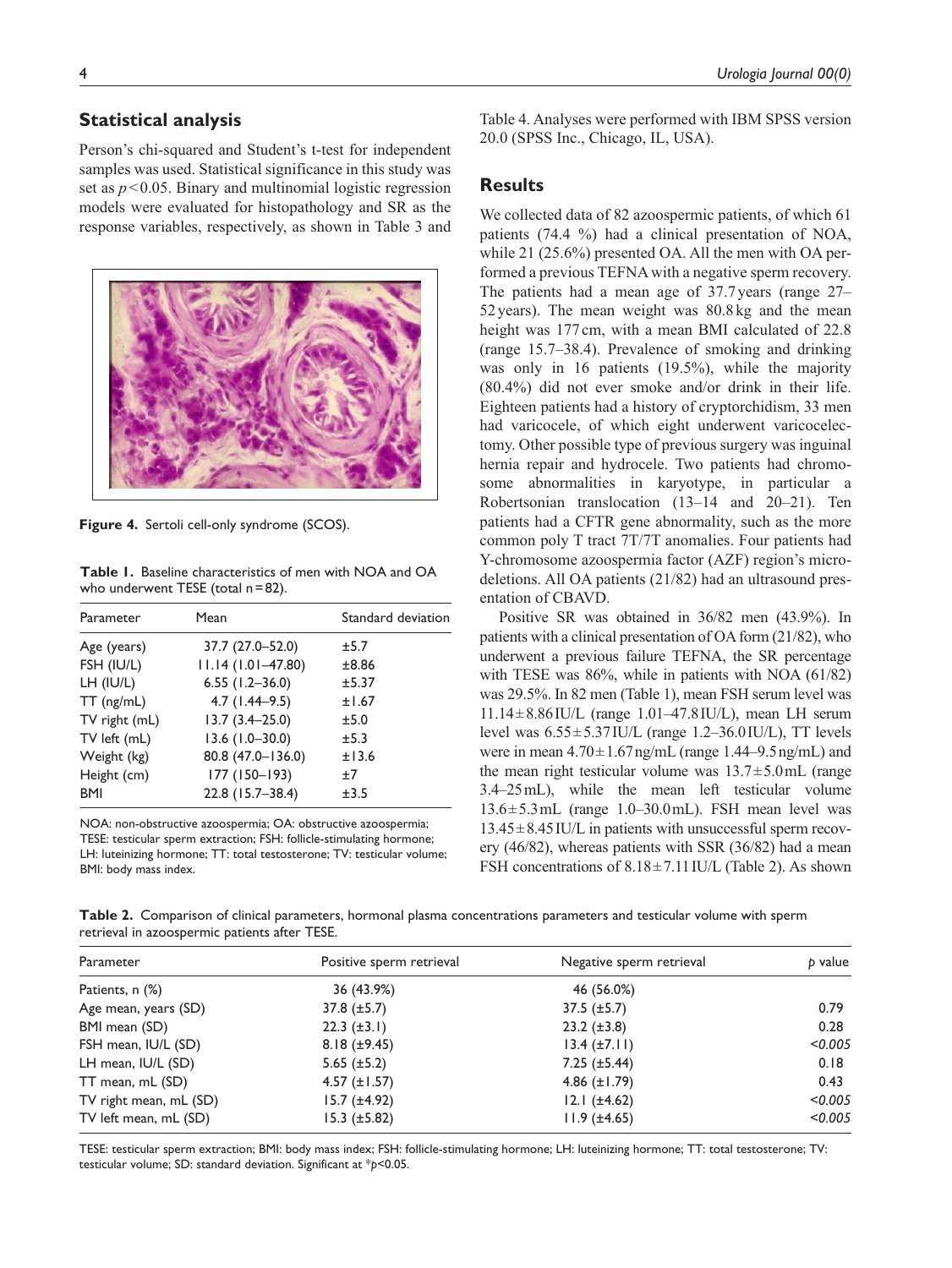by the logistic regression model in Table 3, the high levels of FSH and reduced testicular size were significantly associated with lower potential of SSR.

Histological result of NS was obtained in 17/82 patients (20.7%), while 29/82 patients (35.3%) had HYPO, 29/82 patients (35.3%) had MA and 7/82 patients (8.5%) had SCOS. There were no cases of GCNIS. Testicular histology was a significant predictive model of SR. SRRs were 88.2% in patients with NS, 24.1% in the MA group and 48.27% in patients with HYPO, while negative SR was reported in all patients with SCOS. As shown in Table 4,

**Table 3.** Multiple logistic regression model with sperm retrieval as the response variable (using successful sperm retrieval as the reference category).

| Factor     | ß        | SE.      | <b>OR</b> | 95% CI for<br>OR lower<br>bound | 95% CI for<br>OR upper<br>bound |
|------------|----------|----------|-----------|---------------------------------|---------------------------------|
| Age        | $-0.003$ | $-0.003$ | 0.997     | 0.908                           | 1.095                           |
| <b>FSH</b> | 0.052    | 0.038    | $1.054*$  | 0.978                           | 1.136                           |
| LH.        | 0.015    | 0.049    | 1.015     | 0.923                           | 1.116                           |
| <b>TT</b>  | 0.043    | 0.165    | 1.044     | 0.756                           | 1.443                           |
| TV right   | $-0.028$ | 0.115    | $0.972*$  | 0.775                           | 1.219                           |
| TV left    | $-0.111$ | 0.107    | $0.895*$  | 0.725                           | 1.103                           |
|            |          |          |           |                                 |                                 |

FSH: follicle-stimulating hormone; LH: luteinizing hormone; TT: total testosterone; TV: testicular volume; SE: standard error; OR: odds ratio; CI: confidence interval. Significant at \*p < 0.05.

## **Discussion**

The present study confirms that testicular histology may be a notable predictive factor for SR. In our analysis, men with a clinical presentation of NOA underwent directly TESE. In fact, open testicular biopsy appears to be more efficient than TEFNA for the recovery of testicular spermatozoa in patients with NOA.14 TESE is an invasive procedure with a, albeit small, risk of complications, including haematoma and loss of a significant amount of testicular tissue.1,14 However, patients who had OA form, previously performed TEFNA and after a SR failure, underwent a TESE procedure.

According to the literature, we performed to all patients a bilateral multiple TESE. In a study by Plas et al., $17$  they showed that bilateral testicular biopsies are better than unilateral biopsies in the evaluation of azoospermic men.

A testicular biopsy specimen may not also reflect entire testicular tissue, bilaterally; in a study, 28% intra-individual difference in testicular histology was documented in bilateral testicular biopsy specimens.17,18

**Table 4.** Multinomial logistic regression model with histology as the nominal response variable (using normal spermatogenesis as the reference category).

| <b>Histology</b> | Factor     | β        | SE    | OR        | 95% CI for OR lower bound | 95% Cl for OR upper bound |
|------------------|------------|----------|-------|-----------|---------------------------|---------------------------|
| MA.              | Age        | $-0.72$  | 0.080 | 0.930     | 0.795                     | 1.088                     |
|                  | <b>FSH</b> | 0.313    | 0.131 | $1.368*$  | 1.058                     | I.768                     |
|                  | LH.        | 0.115    | 0.175 | 1.122     | 0.796                     | 1.582                     |
|                  | TT         | 0.472    | 0.284 | 1.604     | 0.919                     | 2.80                      |
|                  | TV right   | $-0.141$ | 0.177 | 0.869     | 0.614                     | 1.229                     |
|                  | TV left    | $-0.12$  | 0.165 | 0.988     | 0.716                     | 1.365                     |
| SCOS             | <b>AGE</b> | $-0.102$ | 0.122 | 0.903     | 0.712                     | 1.144                     |
|                  | <b>FSH</b> | 0.488    | 0.155 | $1.629**$ | 1.203                     | 2.206                     |
|                  | LH.        | $-0.025$ | 0.271 | 0.975     | 0.574                     | 1.658                     |
|                  | TT         | 0.439    | 0.417 | 1.551     | 0.685                     | 3.51                      |
|                  | TV right   | $-0.048$ | 0.279 | 0.953     | 0.551                     | 1.649                     |
|                  | TV left    | 0.85     | 0.254 | 1.089     | 0.662                     | 1.792                     |
| <b>HYPO</b>      | <b>AGE</b> | 0.025    | 0.073 | 1.026     | 0.889                     | 1.184                     |
|                  | <b>FSH</b> | 0.224    | 0.128 | 1.252     | 0.973                     | 1.610                     |
|                  | LH.        | 0.127    | 0.173 | 1.135     | 0.808                     | 1.594                     |
|                  | <b>TT</b>  | 0.160    | 0.270 | 1.174     | 0.691                     | 1.994                     |
|                  | TV right   | $-0.149$ | 0.163 | 0.862     | 0.626                     | 1.186                     |
|                  | TV left    | 0.093    | 0.151 | 1.098     | 0.817                     | I.475                     |

FSH: follicle-stimulating hormone; LH: luteinizing hormone; TT: total testosterone; TV: testicular volume; MA: maturation arrest; SCOS: Sertoli cellonly syndrome; HYPO: hypospermatogenesis; SE: standard error; OR: odds ratio; CI: confidence interval. Significant at \**p*<0.05; \*\**p*<0.005.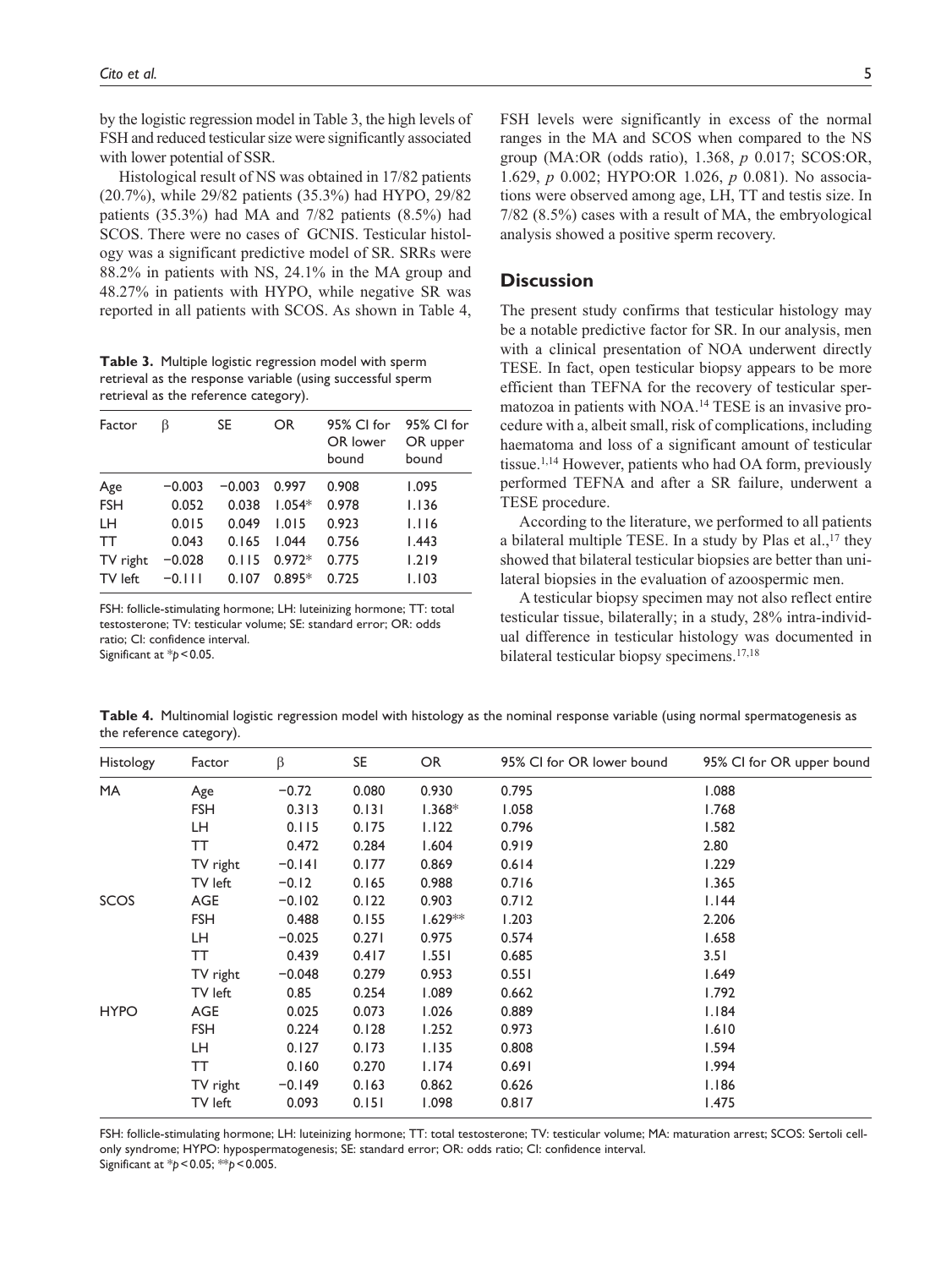It is crucial to offer to couples, at the first consultation, the chances of SR, because an unsuccessful TESE can have important emotional and financial implications. This may be reduced by having preoperative knowledge of the likelihood of success.19,20 However, there are no absolute defined prognostic parameters or tests that can accurately predict the spermatogenesis presence in azoospermic patients.21,22

FSH concentrations and TV are good clinical parameters for the prediction of SR but less accurate than testicular histopathology.23 This is supported by the fact that many patients with MA are found to have normal plasma FSH levels and TV.24 Variations in FSH concentrations can occur for reasons unrelated to spermatogenesis, first of all that the FSH secretion and release is controlled by too many endocrine and paracrine factors.25 Although the smaller TV is associated with the worse possibility of SR, there is no minimum limit of TV that predicts the presence of spermatozoa.<sup>22</sup> Previous studies also reported that higher serum FSH concentrations were inversely related with the probability of SR in patients with NOA.26 Indeed, FSH concentrations were inversely related with the total number of testicular germ cells, which has poor predictive value for SR in NOA.27,28 Therefore, the presence of associated male pathologies cannot be used as predictive factor of success.29 Nevertheless, in our study, FSH and testis size can be correlated significantly with SR.

Several previous studies have showed that a diagnostic testicular biopsy is the greatest parameter for SR.5,30,31 In fact, the presence of elongated spermatids or spermatozoa in testicular biopsy is correlated to a high SRR for ICSI.13,16,32,33

Based on the fact that testicular histopathology is the most accurate predictor of a positive TESE, some studies have proposed performing a diagnostic biopsy before TESE.13. However, a diagnostic biopsy itself is an invasive procedure that may have complications similar to TESE procedure, including infection, bleeding, haematoma and tubular sclerosis.34 Moreover, because testicular tubules of patients with NOA are usually heterogeneous, the absence of sperm in a single biopsy does not assurance a similar pattern in the entire testis.

Nevertheless, in our centre, we send testis tissue fragments to the pathology evaluation at the time of TESE and we have the histologic result only few days later from the surgical procedure; thus, we cannot use itself for diagnostic purpose. Its role can be proposed as a predictive factor in all cases in which, although there is a negative SR, the histopathological result evidences a NS. Thus, in this way, testicular histology can guide us to repeat surgical procedure a second time to research spermatogenetic cells.

A histopathology showing NS will also accurately diagnose cases of OA that were ignored clinically.35 It

should be noted that patients with OA may have some damage in spermatogenesis. In fact, our azoospermic patients with OA had also a testicular impairment, as demonstrated sometimes by a reduction of testicular size or increased FSH levels. In particular, in two patients with OA secondary to seminal vesicle agenesis, the histopathology showed MA. This may be a result of the long-lasting obstruction causing damage to the spermatogenic tubules. In fact, in our records, the OA patients had a SR of 86%, because the rest of these cases had a component of basic injury and altered spermatogenesis. Differently, it should be noted also that although patients with NOA have a serious injury of spermatogenesis, it may be possible to have areas in the testes showing foci of active NS.36 This is also able to explain the discrepancy that has occurred in some cases between histology and SR, according to our experience. In fact, seven patients with histological result of MA had SR anyway. This occurs because spermatogenesis can be very unequally distributed in a testis, which may result in a negative finding using a randomly taken testicular open biopsy. This is due to irregular distribution of spermatogenesis on testicular parenchyma that can explain, that is, the presence of focal area of intact spermatogenesis in patients with a severe testicular atrophy. In these cases, in fact, the distribution of a minute quantity of spermatogenesis must be diffusely multi-focal.

Furthermore, another important advantage of histopathology is the revealing of GCNIS, which occurs in 1%– 3% of patients with severe male infertility factor.37–39 In our analysis, we reported no cases of GCNIS. However, one of the main limitations of our study is the reduced number of patients enrolled.

Patients with a negative SR and unfavourable histopathology should be informed that the likelihood of sperm recovery from a second TESE will be extremely low and should have the opportunity to consider other options, including heterologous artificial insemination.

## **Conclusion**

In conclusion, testicular histopathology provides important information on the SRRs after a conventional bilateral multiple TESE. This is best performed at the time of TESE, aiming to negate the need for a second operation. According to the fact that pathologist analysed testis sample only after the surgical procedure, the histologic result can guide the surgeon in choosing the more suitable therapeutic practice for the azoospermic patient.

## **Declaration of conflicting interests**

The author(s) declared no potential conflicts of interest with respect to the research, authorship and/or publication of this article.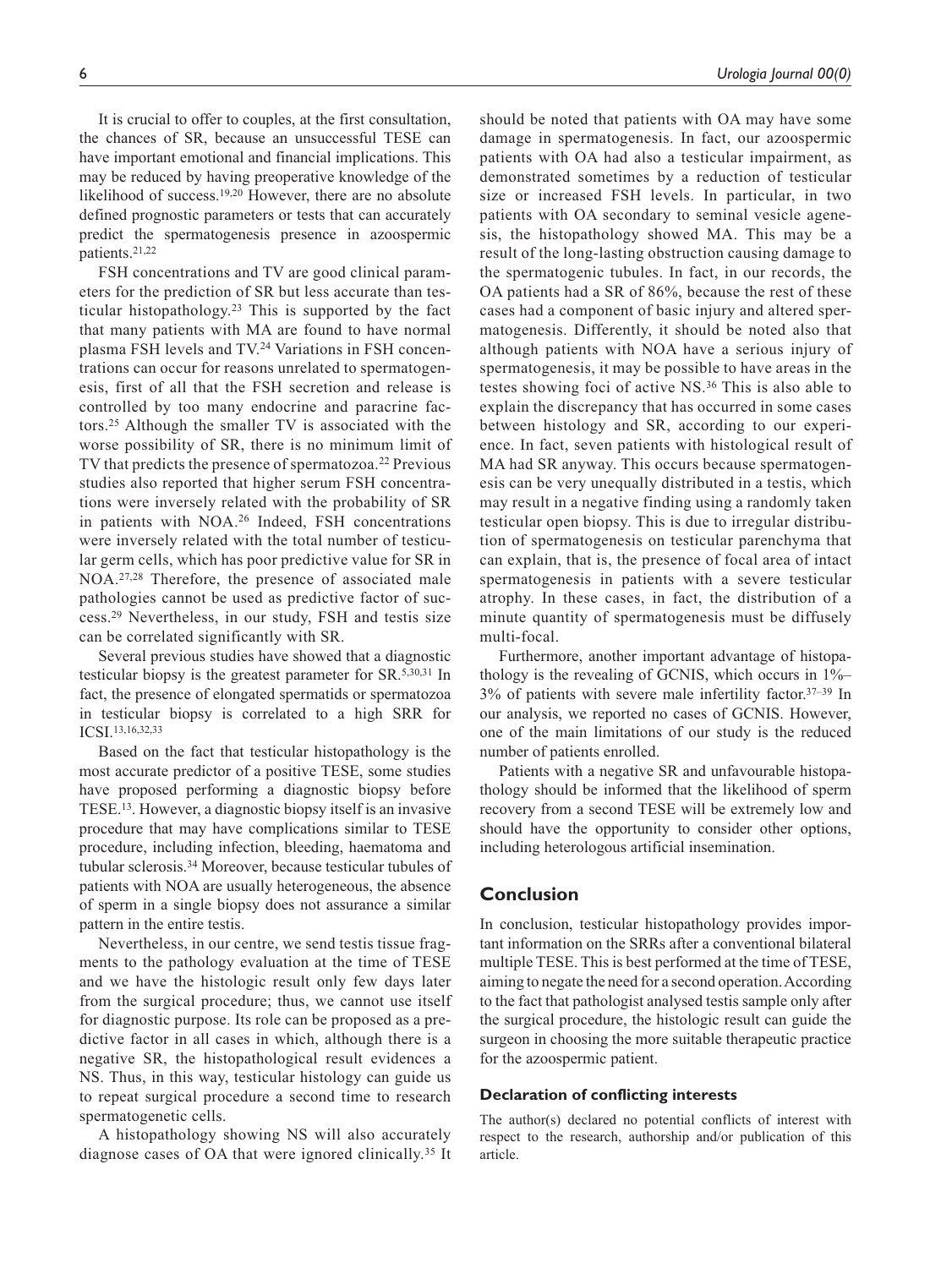#### **Funding**

The author(s) received no financial support for the research, authorship and/or publication of this article.

#### **References**

- 1. Donoso P, Tournaye H and Devroey P. Which is the best sperm retrieval technique for non-obstructive azoospermia? A systematic review. *Hum Reprod Update* 2007; 13: 539– 549.
- 2. Hamada AJ, Esteves SC and Agarwal A. A comprehensive review of genetics and genetic testing in azoospermia. *Clinics* 2013; 68(Suppl 1): 39–60.
- 3. Naru T, Sulaiman MN, Kidwai A, et al. Intracytoplasmic sperm injection outcome using ejaculated sperm and retrieved sperm in azoospermic men. *Urol J* 2008; 5: 106– 110.
- 4. Jarow JP, Espeland MA and Lipshultz LI. Evaluation of the azoospermic patient. *J Urol* 1989; 142: 62–65.
- 5. Vicari E, Grazioso C, Burrello N, et al. Epididymal and testicular sperm retrieval in azoospermic patients and the outcome of intracytoplasmic sperm injection in relation to the etiology of azoospermia. *Fertil Steril* 2001; 75: 215–216.
- 6. Esteves SC, Miyaoka R, Orosz JE, et al. An update on sperm retrieval techniques for azoospermic males. *Clinics* 2013; 68(Suppl 1): 99–110.
- 7. Gil- Salom M, Romero J, Rubio C, et al. Intracytoplasmic sperm injection with cryopreserved testicular spermatozoa. *Mol Cell Endocrinol* 2000; 169(1–2): 15–19.
- 8. Schroeder-Printzen I, Zumbe J, et al. Microsurgical epididymal sperm aspiration: aspirate analysis and straws available after cryopreservation in patients with non-reconstructable obstructive azoospermia. *Hum Reprod* 2000; 15: 2531– 2535.
- 9. Verheyen G, Popovic-Todorovic B and Tournaye H. Processing and selection of surgically-retrieved sperm for ICSI: a review. *Basic Clin Androl* 2017; 27: 6.
- 10. Bukulmez O, Yucel A, Yarali H, et al. The origin of spermatozoa does not affect intracytoplasmic sperm injection outcome. *Eur J Obstet Gynecol Reprod Biol* 2001; 94: 250– 255.
- 11. Nicopoullos JD, Gilling-Smith C, Almeida PA, et al. Use of surgical sperm retrieval in azoospermic men: a meta-analysis. *Fertil Steril* 2004; 82: 691–701.
- 12. Salehi P, Derakhshan-Horeh M, Nadeali Z, et al. Factors influencing sperm retrieval following testicular sperm extraction in nonobstructive azoospermia patients. *Clin Exp Reprod Med* 2017; 44(1): 22–27.
- 13. Schlegel PN. Causes of azoospermia and their management. *Reprod Fertil Dev* 2004; 16: 561–572.
- 14. Tournaye H, Verheyen G, Nagy P, et al. Are there any predictive factors for successful testicular sperm recovery in azoospermic patients? *Hum Reprod* 1997; 12: 80–86.
- 15. Abdel Raheem A, Garaffa G, Rushwan N, et al. Testicular histopathology as predictor of positive sperm retrieval in men with non-obstructive azoospermia. *BJU Int* 2013; 111: 492–499.
- 16. Sokmensuer LK, Kose M, Demir A, et al. Is intracytoplasmic sperm injection success affected by the testicular histopathology in nonobstructive azoospermic patients? *J Reprod Med* 2015; 60: 309–314.
- 17. Plas E, Riedl CR, Engelhardt PF, et al. Unilateral or bilateral testicular biopsy in the era of intracytoplasmic sperm injection. *J Urol* 1999; 162: 2010–2013.
- 18. Schulze W, Thoms F and Knuth UA. Testicular sperm extraction: comprehensive analysis with simultaneously performed histology in 1418 biopsies from 766 subfertile men. *Hum Reprod* 1999; 14: 82–96.
- 19. Guler I, Erdem M, Erdem A, et al. Impact of testicular histopathology as a predictor of sperm retrieval and pregnancy outcome in patients with nonobstructive azoospermia: correlation with clinical and hormonal factors. *Andrologia* 2016; 48(7): 765–773.
- 20. Boitrelle F, Robin G, Marcelli F, et al. A predictive score for testicular sperm extraction quality and surgical ICSI outcome in non-obstructive azoospermia: a retrospective study. *Hum Reprod* 2011; 26(12): 3215–3221.
- 21. Samli MM and Dogan I. An artificial neural network for predicting the presence of spermatozoa in the testes of men with nonobstructive azoospermia. *J Urol* 2004; 171: 2354– 2357.
- 22. Tsujimura A, Matsumiya K, Miyagawa Y, et al. Prediction of successful outcome of microdissection testicular sperm extraction in men with idiopathic nonobstructive azoospermia. *J Urol* 2004; 172: 1944–1947.
- 23. Caroppo E, Colpi EM, Gazzano G, et al. Testicular histology may predict the successful sperm retrieval in patients with non-obstructive azoospermia undergoing conventional TESE: a diagnostic accuracy study. *J Assist Reprod Genet* 2017; 34(1): 149–154.
- 24. Martin-du-Pan RC and Bischof P. Increased follicle stimulating hormone in infertile men. Is increased plasma FSH always due to damaged germinal epithelium? *Hum Reprod* 1995; 10: 1940–1945.
- 25. Tuttelmann F, Laan M, Grigorova M, et al. Combined effects of the variants FSHB-211G>T and FSHR 2039A>G on male reproductive parameters. *J Clin Endocrinol Metab* 2012; 97: 3639–3647.
- 26. Colpi GM, Colpi EM, Piediferro G, et al. Microsurgical TESE versus conventional TESE for ICSI in non-obstructive azoospermia: a randomized controlled study. *Reprod Biomed Online* 2009; 18: 315–319.
- 27. Seo JT and Ko WJ. Predictive factors of successful testicular sperm recovery in non-obstructive azoospermia patients. *Int J Androl* 2001; 24: 306–310.
- 28. Tunc L, Kirac M, Gurocak S, et al. Can serum Inhibin B and FSH levels, testicular histology and volume predict the outcome of testicular sperm extraction in patients with non-obstructive azoospermia? *Int Urol Nephrol* 2006; 38: 629–635.
- 29. Sousa M, Cremades N, Silva J, et al. Predictive value of testicular histology in secretory azoospermic subgroups and clinical outcome after microinjection of fresh and frozen-thawed sperm and spermatids. *Hum Reprod* 2002; 17: 1800–1810.
- 30. Schoor RA, Elhanbly S, Niederberger CS, et al. The role of testicular biopsy in the modern management of male infertility. *J Urol* 2002; 167: 197–200.
- 31. Mercan R, Urman B, Alatas C, et al. Outcome of testicular sperm retrieval procedures in non-obstructive azoospermia: percutaneous aspiration versus open biopsy. *Hum Reprod* 2000; 15: 1548–1551.